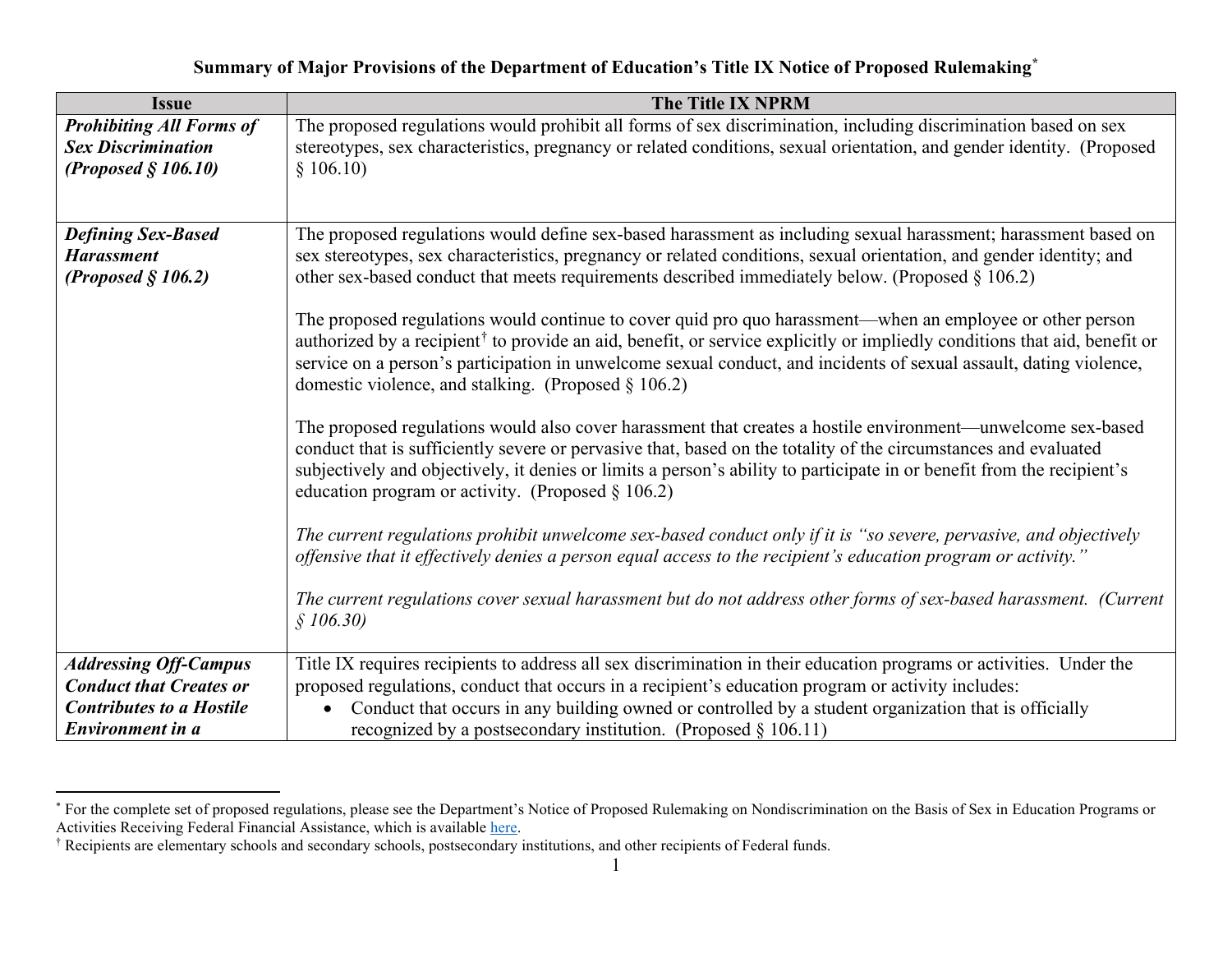<span id="page-1-0"></span>

| <b>Issue</b>                                                                                           | <b>The Title IX NPRM</b>                                                                                                                                                                                                                                                                                                                                                                                                                                                                                                                                |
|--------------------------------------------------------------------------------------------------------|---------------------------------------------------------------------------------------------------------------------------------------------------------------------------------------------------------------------------------------------------------------------------------------------------------------------------------------------------------------------------------------------------------------------------------------------------------------------------------------------------------------------------------------------------------|
| <b>Recipient's Education</b><br><b>Program or Activity</b><br>(Proposed $$106.11$ )                    | Conduct that occurs off-campus when the respondent $\ddagger$ is a representative of the recipient or otherwise<br>engaged in conduct under the recipient's disciplinary authority. (Proposed $\S$ 106.11)                                                                                                                                                                                                                                                                                                                                              |
|                                                                                                        | Under the proposed regulations, a recipient would be required to address a sex-based hostile environment in its<br>education program or activity, including when sex-based harassment contributing to the hostile environment<br>occurred outside the recipient's education program or activity or outside the United Students. (Proposed § 106.11)<br>This coverage follows from Title IX's text, which provides that no person shall be subjected to discrimination under<br>an education program or activity receiving Federal financial assistance. |
|                                                                                                        | The current regulations do not require a recipient to address a sex-based hostile environment in its education<br>program or activity in the United States if the hostile environment results from sex-based harassment that happened<br>outside of the recipient's education program or activity, or outside of the United States. (Current $\S$ 106.44(a))                                                                                                                                                                                            |
| <b>Responding to Sex</b><br><b>Discrimination</b><br>(Proposed $\S 106.44(a)$ )                        | Title IX requires all recipients to operate their education programs or activities free from prohibited sex<br>discrimination at all times. To fulfill this requirement, the proposed regulations would require a recipient to take<br>prompt and effective action to end any prohibited sex discrimination that has occurred in its education program or<br>activity, prevent its recurrence, and remedy its effects. (Proposed $\S 106.44(a)$ )                                                                                                       |
|                                                                                                        | The current regulations only require a recipient to respond to possible sexual harassment when it has "actual<br>knowledge" of the harassment (i.e. notice of sexual harassment or alleged sexual harassment). At postsecondary<br>institutions, only employees with authority to institute corrective measures can have actual knowledge; in<br>elementary schools and secondary schools, the actual knowledge requirement applies to all employees.                                                                                                   |
|                                                                                                        | A recipient that has actual knowledge of sexual harassment must respond only in a manner that is not deliberately<br>indifferent. (Current $\S$ § 106.30 and 106.44(a))                                                                                                                                                                                                                                                                                                                                                                                 |
| <b>Ensuring recipients learn</b><br>of possible sex<br>discrimination (Proposed $\hat{S}$<br>106.44(c) | The proposed regulations require that recipients require certain employees to notify the recipient's Title IX<br>Coordinator of conduct that may constitute sex discrimination under Title IX. This would ensure that recipients<br>learn of possible sex discrimination so they can operate their education programs or activities free from prohibited<br>sex discrimination as Title IX requires. (Proposed $\S$ 106.44(c))                                                                                                                          |
|                                                                                                        | Any employee at an elementary school or secondary school who is not a confidential employee would be<br>obligated to notify the Title IX Coordinator. (Proposed $\S 106.44(c)(1)$ ) (Please note that elementary school                                                                                                                                                                                                                                                                                                                                 |

<sup>‡</sup> A respondent is a person who is alleged to have violated the recipient's prohibition on sex discrimination.(Proposed § 106.2).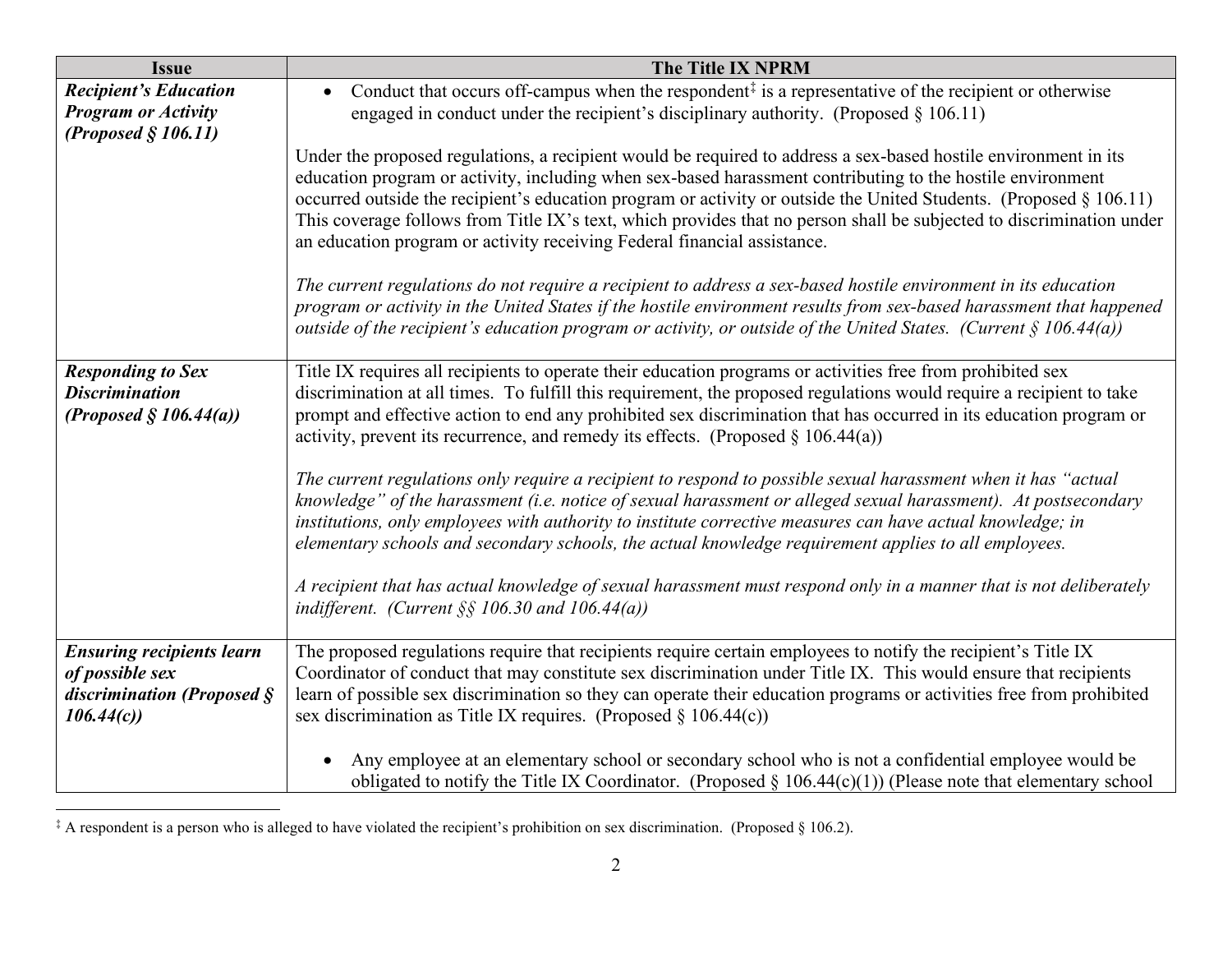| <b>Issue</b>                                                                                               | The Title IX NPRM                                                                                                                                                                                                                                                                                                                                                                                                                                                                                                                                                                                                                                         |
|------------------------------------------------------------------------------------------------------------|-----------------------------------------------------------------------------------------------------------------------------------------------------------------------------------------------------------------------------------------------------------------------------------------------------------------------------------------------------------------------------------------------------------------------------------------------------------------------------------------------------------------------------------------------------------------------------------------------------------------------------------------------------------|
|                                                                                                            | and secondary school employees may have additional obligations under Federal, State or local law to report<br>sex-based misconduct.)                                                                                                                                                                                                                                                                                                                                                                                                                                                                                                                      |
|                                                                                                            | An employee at a postsecondary institution or other recipient who has authority to take corrective action or,<br>$\bullet$<br>for incidents involving students, has responsibility for administrative leadership, teaching, or advising in the<br>recipient's education program or activity, would be obligated to notify the Title IX Coordinator. (Proposed<br>$\S$ 106.44(c)(2)(i)-(ii))                                                                                                                                                                                                                                                               |
|                                                                                                            | • All other employees at a postsecondary institution or other recipient would be obligated to notify the<br>Title IX Coordinator or provide an individual with the Title IX Coordinator's contact information<br>and information about reporting, except that confidential employees would not be obligated to notify<br>the Title IX Coordinator about possible sex discrimination. Confidential employees would be<br>obligated only to provide an individual with the Title IX Coordinator's contact information and<br>information about reporting. (Proposed § 106.44(c)(2)(i)-(ii); § 106.44(d)(2))                                                 |
|                                                                                                            |                                                                                                                                                                                                                                                                                                                                                                                                                                                                                                                                                                                                                                                           |
| <b>Respecting Complainant</b><br><b>Autonomy</b><br>(Proposed $\S$ § 106.2,<br>$106.8(d), 106.44(a) - (e)$ | To ensure that a recipient's education program or activity is free from sex discrimination while also respecting<br>complainant autonomy, the proposed regulations would require recipients to provide clear information and training<br>(proposed $\S$ 106.8(d)) on (1) when their employees must notify the Title IX Coordinator about possible sex<br>discrimination (proposed $\S$ 106.44(c)) and (2) how students can report sex discrimination for the purpose of seeking<br>confidential assistance only (proposed $\S$ 106.44(d)) or for the purpose of asking a recipient to initiate its grievance<br>procedures. (Proposed $\S 106.45(a)(2)$ ) |
|                                                                                                            | A complainant would also be protected in their right to file a complaint about sex discrimination they experienced<br>even if they have chosen to leave the recipient's education program or activity as a result of that discrimination or<br>for other reasons. (Proposed §§ 106.2 and 106.45(a)(2))                                                                                                                                                                                                                                                                                                                                                    |
|                                                                                                            | Under the proposed regulations, a recipient also would require its Title IX Coordinator to monitor for barriers to<br>reporting information about conduct that may constitute sex discrimination under Title IX. The recipient would<br>then need to take steps reasonably calculated to address barriers the Title IX Coordinator identifies. (Proposed §<br>106.44(b)                                                                                                                                                                                                                                                                                   |
|                                                                                                            | Together, these requirements in the proposed regulations would ensure that:<br>Employees and students have information about the identity and role of a recipient's confidential employees.<br>Employees and students at elementary schools and secondary schools know that all employees must notify<br>the Title IX Coordinator of possible sex discrimination.                                                                                                                                                                                                                                                                                         |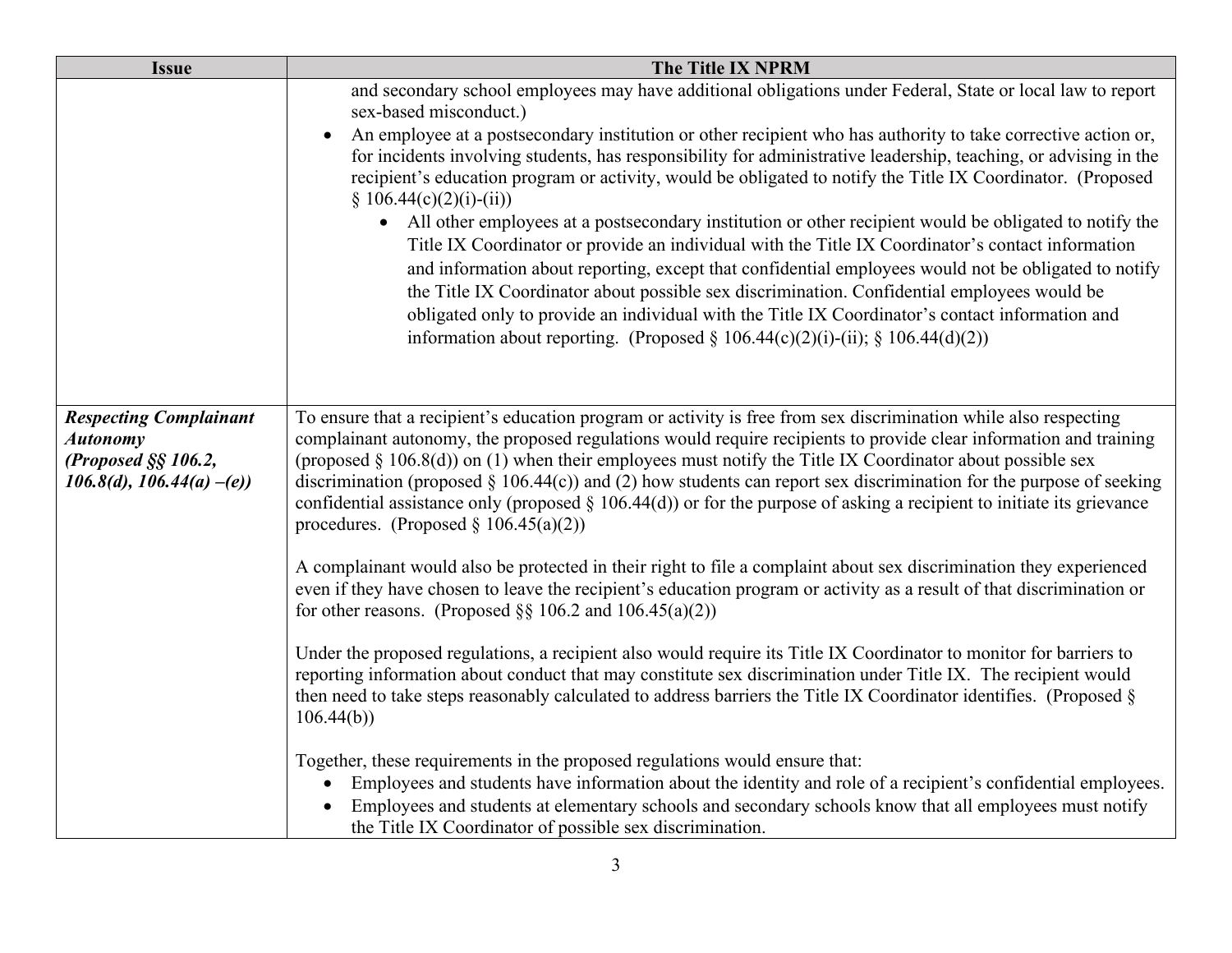| <b>Issue</b>                                                                                                     | <b>The Title IX NPRM</b>                                                                                                                                                                                                                                                                                                                                                                                                                                                                                                                                                                                                                                                                                                                                                                                                                                                                                                                                                                                                                                                                                                                                                                                                                                                                                                                                                                                                                                                                                                                                                                                                                        |
|------------------------------------------------------------------------------------------------------------------|-------------------------------------------------------------------------------------------------------------------------------------------------------------------------------------------------------------------------------------------------------------------------------------------------------------------------------------------------------------------------------------------------------------------------------------------------------------------------------------------------------------------------------------------------------------------------------------------------------------------------------------------------------------------------------------------------------------------------------------------------------------------------------------------------------------------------------------------------------------------------------------------------------------------------------------------------------------------------------------------------------------------------------------------------------------------------------------------------------------------------------------------------------------------------------------------------------------------------------------------------------------------------------------------------------------------------------------------------------------------------------------------------------------------------------------------------------------------------------------------------------------------------------------------------------------------------------------------------------------------------------------------------|
|                                                                                                                  | Employees and students at postsecondary institutions know that certain employees have a duty to notify the<br>$\bullet$<br>Title IX Coordinator of possible sex discrimination and other employees must instead provide them<br>information about how to contact the recipient's Title IX Coordinator and report sex discrimination.<br>Students (and parents, guardians and other authorized legal representatives of elementary and secondary<br>school students) know how to make a complaint to initiate a recipient's grievance procedures and also how<br>to seek information about supportive measures and other resources without making a complaint.<br>Recipients know to honor a complainant's request not to proceed with a complaint investigation whenever<br>$\bullet$<br>possible, as long as doing so does not prevent the recipient from ensuring equal access to its education<br>program or activity.                                                                                                                                                                                                                                                                                                                                                                                                                                                                                                                                                                                                                                                                                                                       |
|                                                                                                                  | The current regulations provide that the decision to file a complaint of sexual harassment is for the complainant or<br>Title IX Coordinator to make, depending on the circumstances, but they do not permit complaints under Title IX by<br>former students or employees who are not participating or attempting to participate in the recipient's education<br>program or activity. (Current $\S$ 106.30(a))                                                                                                                                                                                                                                                                                                                                                                                                                                                                                                                                                                                                                                                                                                                                                                                                                                                                                                                                                                                                                                                                                                                                                                                                                                  |
| <b>Title IX Coordinator</b><br><b>Response to Sex</b><br><b>Discrimination</b><br>(Proposed $\S 106.44(f)-(g)$ ) | Under the proposed regulations, a recipient would be required to take prompt and effective action to end any sex<br>discrimination in its education program or activity. The proposed regulations would require a recipient to ensure<br>that its Title IX Coordinator takes the following steps upon being notified about possible sex discrimination:<br>• Treat the complainant and respondent equitably at every stage of the recipient's response. (Proposed $\S$<br>106.44(f)(1)<br>Notify the complainant of the recipient's grievance procedures and, if a complaint is made, notify the<br>respondent of the grievance procedures and notify the parties of the informal resolution process, if any.<br>(Proposed § 106.44(f)(2))<br>Offer and coordinate supportive measures, as appropriate, to the complainant and respondent. (Proposed $\S$<br>$\bullet$<br>106.44(f)(3)<br>In response to a complaint, initiate the recipient's grievance procedures or informal resolution process.<br>$\bullet$<br>(Proposed $\S 106.44(f)(4)$ )<br>In the absence of a complaint or informal resolution process, determine whether to initiate a complaint of sex<br>$\bullet$<br>discrimination if necessary to address conduct that may constitute sex discrimination under Title IX in the<br>recipient's education program or activity. (Proposed $\S 106.44(f)(6)$ )<br>Take other appropriate prompt and effective steps to ensure that sex discrimination does not continue or<br>recur in the recipient's education program or activity, in addition to providing remedies to an individual<br>complainant. (Proposed § 106.44(f)(7)) |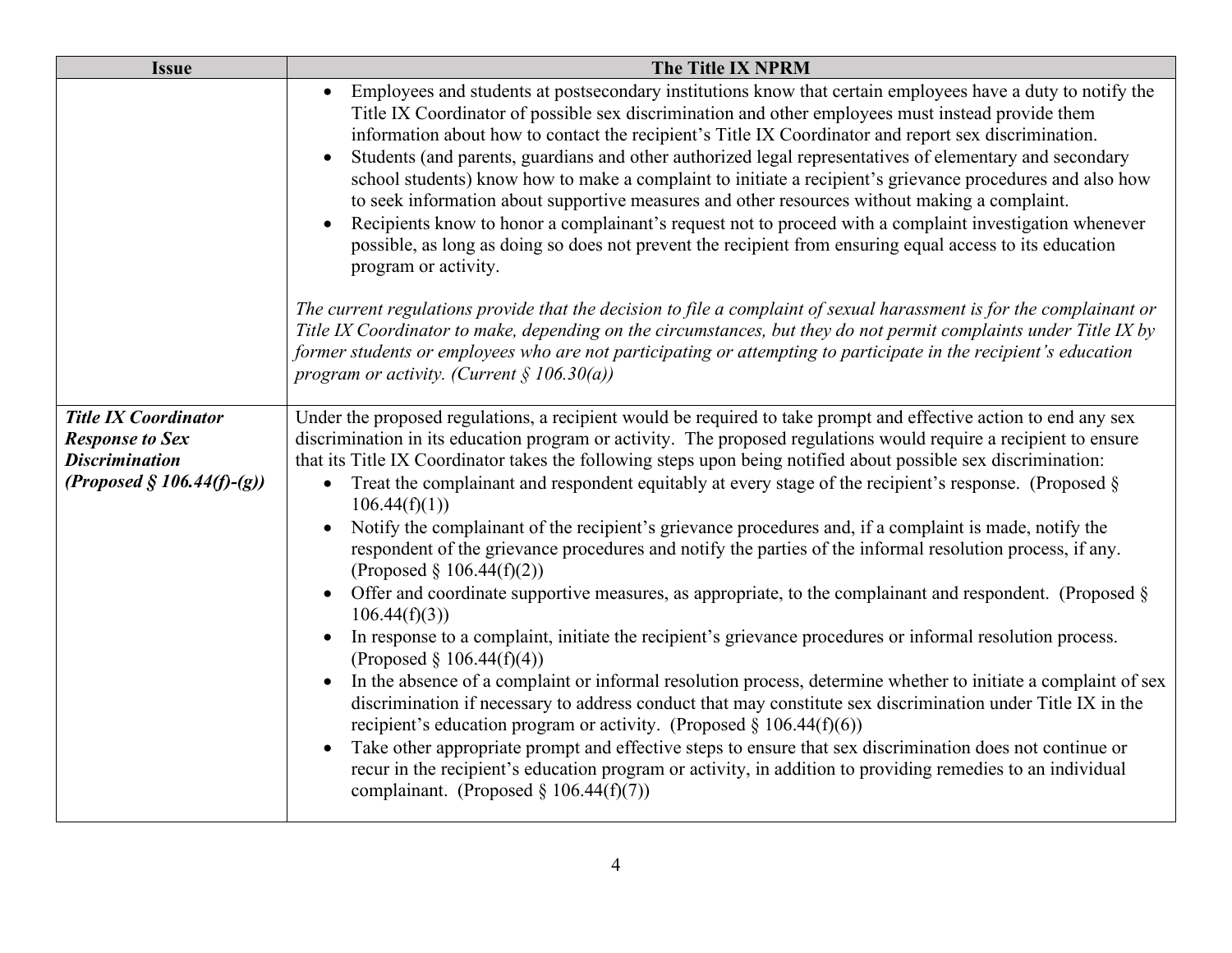| <b>Issue</b>                     | The Title IX NPRM                                                                                                                                                                                                                                                                                                                                                                                                                                                                      |
|----------------------------------|----------------------------------------------------------------------------------------------------------------------------------------------------------------------------------------------------------------------------------------------------------------------------------------------------------------------------------------------------------------------------------------------------------------------------------------------------------------------------------------|
|                                  | The proposed regulations require recipients to offer supportive measures as appropriate to the complainant and/or<br>respondent to the extent necessary to restore or preserve that person's access to the recipient's education program or<br>activity. Supportive measures may include, for example, counseling, extension of deadlines, restrictions on contact<br>between the parties, and voluntary or involuntary changes in class, work, or housing. (Proposed $\S 106.44(g)$ ) |
|                                  | The current regulations require only that a recipient treat a complainant and respondent equitably by providing<br>remedies to a complainant when it has determined that sexual harassment has occurred and by following a<br>grievance process before imposing disciplinary sanctions or other actions on a respondent. (Current $\S$<br>106.45(b)(1)                                                                                                                                 |
|                                  | The current regulations do not permit a recipient to offer an informal resolution process unless a formal complaint<br>has been filed. (Current $\S$ 106.45(b)(9))                                                                                                                                                                                                                                                                                                                     |
| <b>Grievance Procedures for</b>  | Since 1975, the Title IX regulations have required a recipient to adopt and publish grievance procedures that                                                                                                                                                                                                                                                                                                                                                                          |
| <b>All Sex Discrimination</b>    | provide for the prompt and equitable resolution of sex discrimination complaints. The current regulations include                                                                                                                                                                                                                                                                                                                                                                      |
| <b>Complaints under Title IX</b> | detailed requirements for grievance procedures only for complaints of sexual harassment. The proposed regulations<br>adapt the current regulations to apply to all complaints of sex discrimination with specific changes that would take                                                                                                                                                                                                                                              |
| (Proposed $§$ 106.45)            | into account the age, maturity, and level of independence of students in various educational settings, the particular<br>contexts of employees and third parties, and the need to ensure that recipients adopt grievance procedures that<br>include basic and essential requirements for fairness and reliability for all parties that are well suited to<br>implementing Title IX's nondiscrimination guarantee in their respective settings.                                         |
|                                  | Under the proposed regulations, all recipients would be required to adopt grievance procedures in writing (proposed<br>$\S$ 106.45(a)(1)) that incorporate the requirements of proposed $\S$ 106.45, including the following:<br>General requirements:<br>$\bullet$                                                                                                                                                                                                                    |
|                                  | Equitable treatment of complainants and respondents. (Proposed $\S 106.45(b)(1)$ )                                                                                                                                                                                                                                                                                                                                                                                                     |
|                                  | Title IX Coordinator, investigators, and decisionmakers must not have conflicts of interest or bias.<br>$\circ$                                                                                                                                                                                                                                                                                                                                                                        |
|                                  | (Proposed $\S 106.45(b)(2)$ )                                                                                                                                                                                                                                                                                                                                                                                                                                                          |
|                                  | Decision maker may be the same person as the Title IX Coordinator or investigator. (Proposed $\S$<br>$\circ$<br>106.45(b)(2)                                                                                                                                                                                                                                                                                                                                                           |
|                                  | A presumption that the respondent is not responsible until a determination is made at the conclusion of<br>$\circ$<br>the grievance procedures. (Proposed $\S 106.45(b)(3)$ )                                                                                                                                                                                                                                                                                                          |
|                                  | Reasonably prompt timeframes for all major stages. (Proposed $\S 106.45(b)(4)$ )                                                                                                                                                                                                                                                                                                                                                                                                       |
|                                  | Reasonable steps to protect privacy of parties and witnesses. (Proposed $\S 106.45(b)(5)$ )<br>$\circ$                                                                                                                                                                                                                                                                                                                                                                                 |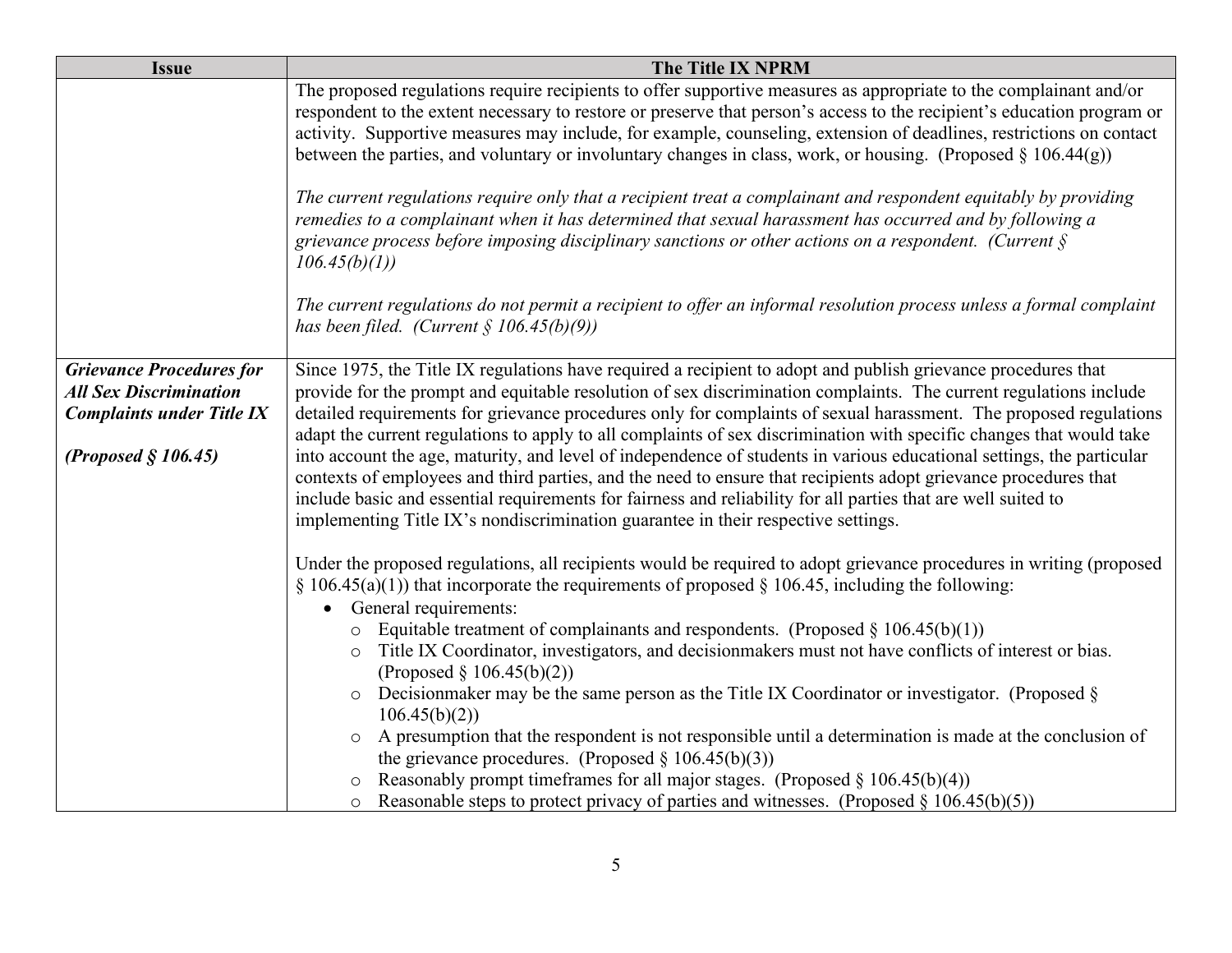| <b>Issue</b> | The Title IX NPRM                                                                                                                                                                                                                                                                                                                                                                                                                   |
|--------------|-------------------------------------------------------------------------------------------------------------------------------------------------------------------------------------------------------------------------------------------------------------------------------------------------------------------------------------------------------------------------------------------------------------------------------------|
|              | Objective evaluation of relevant and not otherwise impermissible evidence. (Proposed $\S 106.45(b)(6)$ -<br>$\circ$<br>(7)                                                                                                                                                                                                                                                                                                          |
|              | Notice of the allegations to the parties. (Proposed $\S 106.45(c)$ )<br>$\bullet$                                                                                                                                                                                                                                                                                                                                                   |
|              | Dismissals permitted in certain circumstances, but not required. (Proposed $\S 106.45(d)$ )                                                                                                                                                                                                                                                                                                                                         |
|              | Consolidation permitted for complaints arising out of the same facts or circumstances. (Proposed §<br>106.45(e)                                                                                                                                                                                                                                                                                                                     |
|              | Investigation requirements: (Proposed $\S$ 106.45(f))                                                                                                                                                                                                                                                                                                                                                                               |
|              | Burden is on the recipient to gather sufficient evidence. (Proposed $\S 106.45(f)(1)$ )                                                                                                                                                                                                                                                                                                                                             |
|              | Equal opportunity for all parties to present relevant fact witnesses and other evidence. (Proposed §<br>106.45(f)(2)                                                                                                                                                                                                                                                                                                                |
|              | Determination by the decisionmaker of what evidence is relevant and what evidence is impermissible.<br>$\circ$<br>(Proposed $\S 106.45(f)(3)$ )                                                                                                                                                                                                                                                                                     |
|              | A description provided to the parties by the recipient of the relevant and not otherwise impermissible<br>$\circ$                                                                                                                                                                                                                                                                                                                   |
|              | evidence, as well as a reasonable opportunity to respond. (Proposed $\S 106.45(f)(4)$ )                                                                                                                                                                                                                                                                                                                                             |
|              | A process that enables the decision maker to assess the credibility of the parties and witnesses when<br>$\bullet$<br>credibility is in dispute and relevant. (Proposed $\S$ 106.45(g))                                                                                                                                                                                                                                             |
|              | Clear processes for the determination of whether sex discrimination occurred, including (proposed $\S$<br>$106.45(h)$ :                                                                                                                                                                                                                                                                                                             |
|              | o Determining whether sex discrimination occurred using the preponderance of the evidence standard of<br>proof, unless the clear and convincing evidence standard is used in all other comparable proceedings,<br>including other discrimination complaints, in which case that standard may be used in determining<br>whether sex discrimination occurred. (Proposed $\S 106.45(h)(1)$ )                                           |
|              | Notifying parties of the outcome of the complaint and any opportunity to appeal. (Proposed §<br>$\circ$<br>106.45(h)(2)                                                                                                                                                                                                                                                                                                             |
|              | When there is a determination that sex discrimination occurred, the Title IX Coordinator provides and<br>implements remedies for the complainant or others whose access to the recipient's education program or<br>activity has been limited or denied by sex discrimination, and takes other appropriate prompt and<br>effective steps to ensure that sex discrimination does not continue or recur. (Proposed $\S 106.45(h)(3)$ ) |
|              | The grievance procedures are completed before imposing any sanctions. (Proposed $\S 106.45(h)(4)$ )<br>$\circ$                                                                                                                                                                                                                                                                                                                      |
|              | A recipient is prohibited from disciplining a party, witness, or other participant for making a false                                                                                                                                                                                                                                                                                                                               |
|              | statement or for engaging in consensual sexual conduct based solely on the determination of whether sex<br>discrimination occurred. (Proposed $\S 106.45(h)(5)$ )                                                                                                                                                                                                                                                                   |
|              | Parties are permitted to choose to participate in an informal resolution process if one is provided by the                                                                                                                                                                                                                                                                                                                          |
|              | recipient. (Proposed $\S$ 106.45(j))                                                                                                                                                                                                                                                                                                                                                                                                |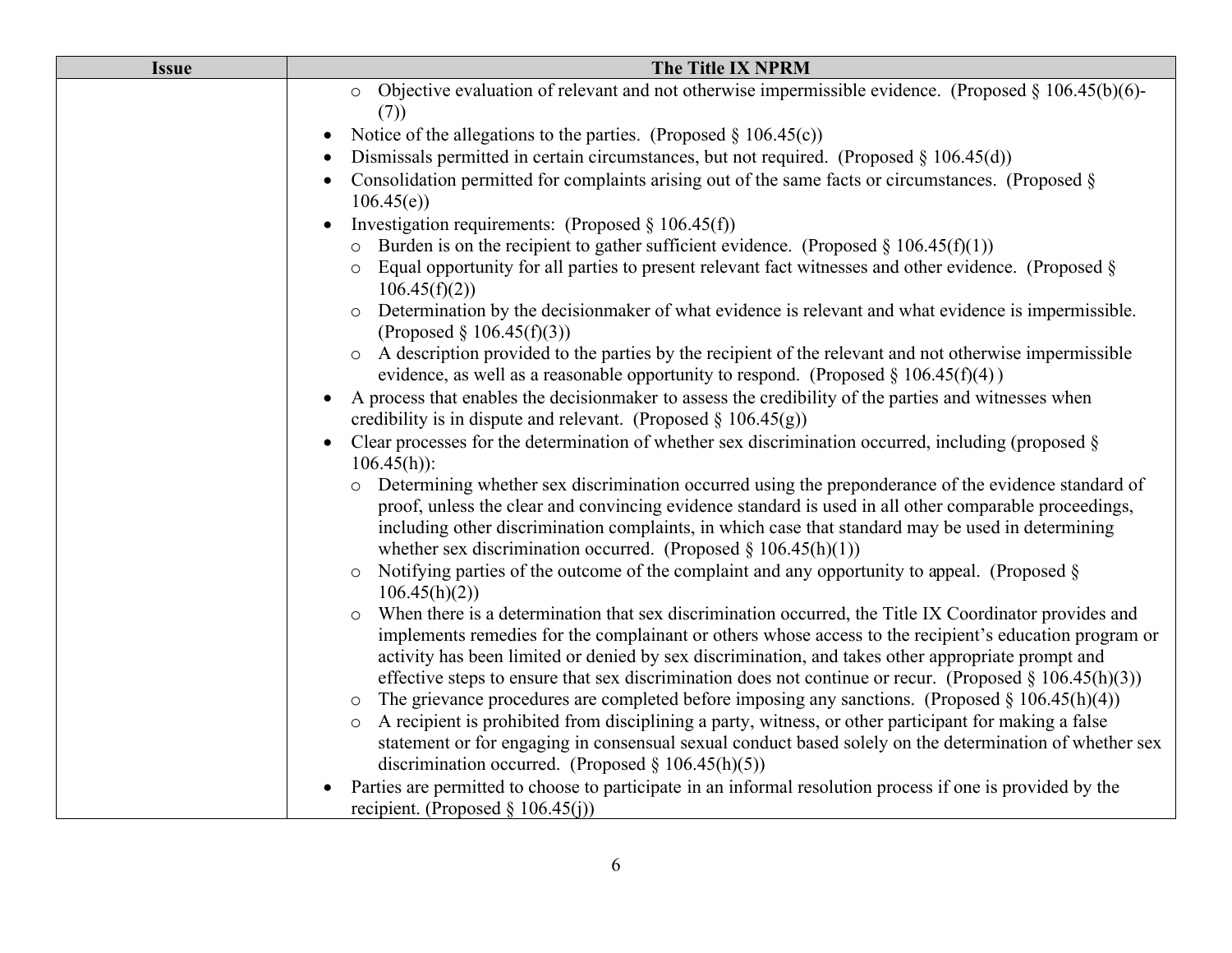| <b>Issue</b>                                                                                                                                                                     | The Title IX NPRM                                                                                                                                                                                                                                                                                                                                                                                                                                                                                                                                                                                                                                                                                                                                                                                                                                                                                                                                                                                                                                                                                                                                                                                                                                                                                                                                                                                                                                                                                                                                                                                                                                                                      |
|----------------------------------------------------------------------------------------------------------------------------------------------------------------------------------|----------------------------------------------------------------------------------------------------------------------------------------------------------------------------------------------------------------------------------------------------------------------------------------------------------------------------------------------------------------------------------------------------------------------------------------------------------------------------------------------------------------------------------------------------------------------------------------------------------------------------------------------------------------------------------------------------------------------------------------------------------------------------------------------------------------------------------------------------------------------------------------------------------------------------------------------------------------------------------------------------------------------------------------------------------------------------------------------------------------------------------------------------------------------------------------------------------------------------------------------------------------------------------------------------------------------------------------------------------------------------------------------------------------------------------------------------------------------------------------------------------------------------------------------------------------------------------------------------------------------------------------------------------------------------------------|
|                                                                                                                                                                                  | Grievance procedures must describe the range of possible supportive measures and a range or list of<br>$\bullet$<br>disciplinary sanctions and remedies for sex-based harassment complaints. (Proposed $\S 106.45(k)$ )                                                                                                                                                                                                                                                                                                                                                                                                                                                                                                                                                                                                                                                                                                                                                                                                                                                                                                                                                                                                                                                                                                                                                                                                                                                                                                                                                                                                                                                                |
|                                                                                                                                                                                  | A recipient may add provisions to its grievance procedures as long as the provisions apply equally to the parties.<br>(Proposed $\S$ 106.45(i))                                                                                                                                                                                                                                                                                                                                                                                                                                                                                                                                                                                                                                                                                                                                                                                                                                                                                                                                                                                                                                                                                                                                                                                                                                                                                                                                                                                                                                                                                                                                        |
|                                                                                                                                                                                  | The current regulations include specific requirements for grievance procedures for complaints of sexual harassment<br>that apply to all recipients (except that hearings and cross-examination by a party's representative are required<br>only in postsecondary institutions). (Current § 106.45) Many of those requirements are also in proposed § 106.45.<br>Some are in proposed $\S$ 106.46, discussed below, which would apply only to postsecondary institutions in response<br>to complaints of sex-based harassment involving a student complainant or student respondent.                                                                                                                                                                                                                                                                                                                                                                                                                                                                                                                                                                                                                                                                                                                                                                                                                                                                                                                                                                                                                                                                                                    |
| <b>Additional Requirements</b><br>for Grievance Procedures<br>for Sex-Based Harassment<br><b>Complaints Involving a</b><br><b>Postsecondary Student</b><br>(Proposed $§$ 106.46) | A postsecondary institution's prompt and equitable written grievance procedures for complaints of sex-based<br>harassment involving a student-complainant or student-respondent would include all of the requirements of<br>proposed $\S$ 106.45, described above, and the following additional requirements under proposed $\S$ 106.46:<br>Written notice to the parties of allegations, dismissal, delays, meetings, interviews, and hearings. (Proposed<br>§ 106.46(c), 106.46(d), 106.46(e)(1) and 106.46(e)(5))<br>Opportunity to have an advisor of the party's choice at any meeting or proceeding. (Proposed<br>$§ 106.46(e)(2)-(3))$<br>Equitable access to relevant and not otherwise impermissible evidence or to a written report summarizing the<br>evidence. (Proposed § 106.46(e)(6))<br>A process to assess credibility of parties and witnesses, when necessary, that includes either:<br>Allowing the decisionmaker to ask relevant and not otherwise impermissible questions in a meeting<br>$\circ$<br>or at a live hearing, and allowing the parties to propose relevant and not otherwise impermissible<br>questions for the decisionmaker or investigator to ask during a meeting or live hearing. (Proposed<br>\$106.46(f)(1)(i)).<br>o Allowing an advisor for each party to ask relevant and not otherwise impermissible questions to other<br>parties and any witnesses during a live hearing. (Proposed $\S 106.46(f)(1)(ii)$ )<br>Permitting, but not requiring, a live hearing. When a live hearing is permitted, a recipient must allow the<br>parties, on request, to participate from separate locations using technology. (Proposed $\S 106.46(g)$ ) |
|                                                                                                                                                                                  | Not permitting questions that are unclear or harassing of the party being questioned. (Proposed $\S$<br>106.46(f)(3)<br>Not relying on a statement of a party that supports that party's position if the party does not respond to<br>questions related to their credibility, and not drawing an inference about whether sex-based harassment                                                                                                                                                                                                                                                                                                                                                                                                                                                                                                                                                                                                                                                                                                                                                                                                                                                                                                                                                                                                                                                                                                                                                                                                                                                                                                                                          |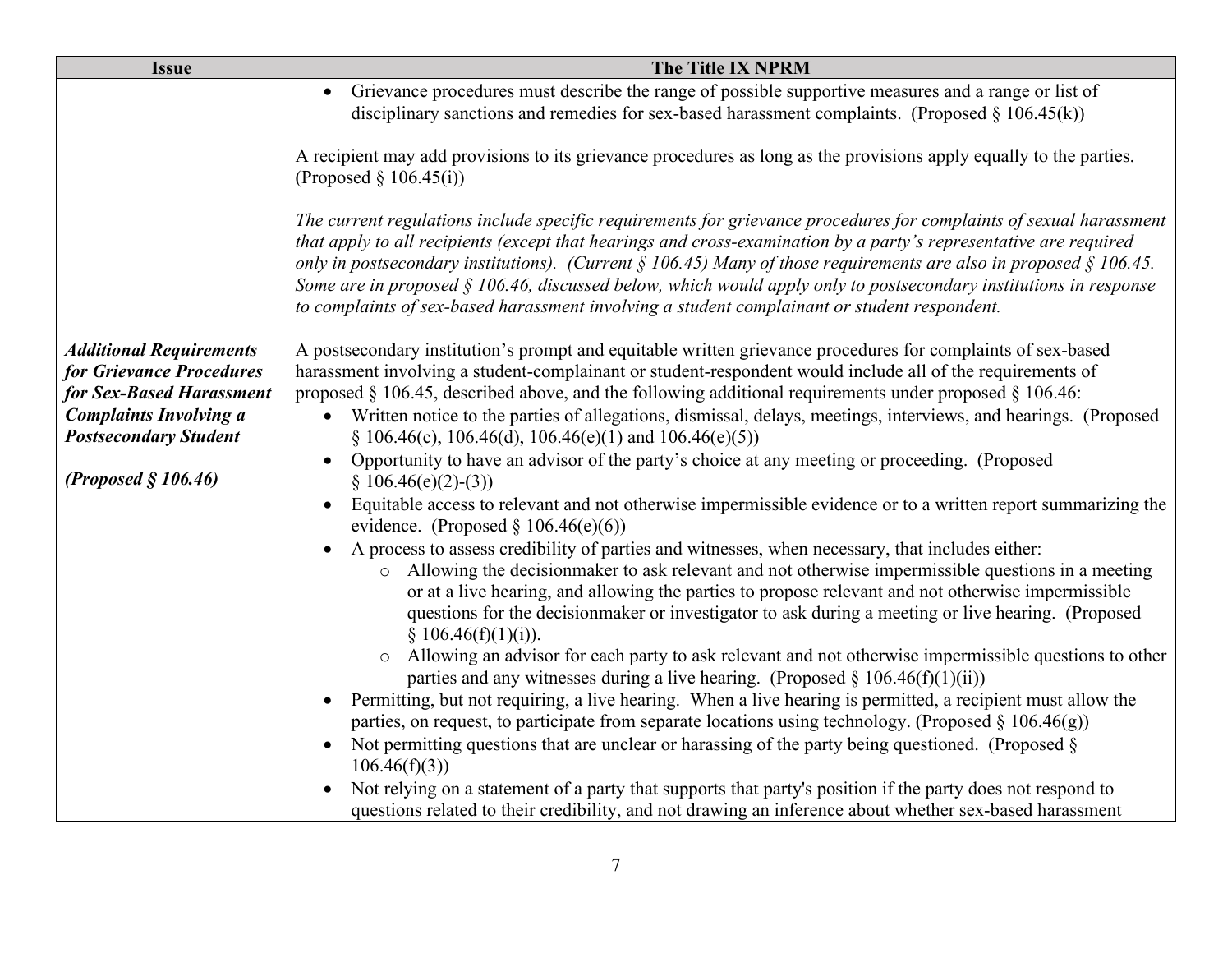| <b>Issue</b>                              | The Title IX NPRM                                                                                                                                                                                                                                                                                                                                                                                                                                                                                                                                                                                                                                                                                                                                                                                                                                                                                                                                                                                                                                        |
|-------------------------------------------|----------------------------------------------------------------------------------------------------------------------------------------------------------------------------------------------------------------------------------------------------------------------------------------------------------------------------------------------------------------------------------------------------------------------------------------------------------------------------------------------------------------------------------------------------------------------------------------------------------------------------------------------------------------------------------------------------------------------------------------------------------------------------------------------------------------------------------------------------------------------------------------------------------------------------------------------------------------------------------------------------------------------------------------------------------|
|                                           | occurred based solely on a party's or witness's refusal to respond to questions related to their credibility.<br>(Proposed § 106.46(f)(4))<br>Providing written notice of the determination that includes a description of the allegations, information about<br>$\bullet$<br>the policies and procedures used to evaluate the allegations, the decisionmaker's evaluation of the relevant<br>evidence and determination of whether sex-based harassment occurred, disciplinary sanctions and remedies<br>if relevant, and information about appeal procedures. (Proposed $\S 106.46(h)$ )<br>Providing an opportunity to appeal based on procedural irregularity, new evidence, and conflict of interest or<br>bias, as well as any other bases offered equally to the parties by the recipient. (Proposed $\S 106.46(i)$ )<br>The current regulations include many of these requirements for all recipients (except that hearings are optional at<br>non-postsecondary recipients) but only for complaints of sexual harassment. (Current $\S$ 106.45) |
| <b>Informal Resolution</b>                | The proposed regulations would permit a recipient to offer an informal resolution process if appropriate whenever it                                                                                                                                                                                                                                                                                                                                                                                                                                                                                                                                                                                                                                                                                                                                                                                                                                                                                                                                     |
|                                           | receives a complaint of sex discrimination or has information about conduct that may constitute sex discrimination                                                                                                                                                                                                                                                                                                                                                                                                                                                                                                                                                                                                                                                                                                                                                                                                                                                                                                                                       |
| (Proposed $\S$ 106.44(k))                 | under Title IX in its education program or activity.<br>Participation in informal resolution must be voluntary.<br>$\bullet$                                                                                                                                                                                                                                                                                                                                                                                                                                                                                                                                                                                                                                                                                                                                                                                                                                                                                                                             |
|                                           | Informal resolution is not permitted in situations in which an employee is accused of sex discrimination<br>against a student. (Proposed $\S 106.44(k)$ )                                                                                                                                                                                                                                                                                                                                                                                                                                                                                                                                                                                                                                                                                                                                                                                                                                                                                                |
|                                           | The current regulations permit informal resolution only if a formal complaint alleging sexual harassment has been<br>filed. (Current $\S$ 106.45(b)(9))                                                                                                                                                                                                                                                                                                                                                                                                                                                                                                                                                                                                                                                                                                                                                                                                                                                                                                  |
| <b>Retaliation</b><br>(Proposed §§ 106.2, | The proposed regulations would clarify that Title IX protects a person from retaliation, including peer retaliation,<br>and that protection against retaliation is necessary to fulfill Title IX's requirement that recipients operate their<br>education programs or activities free from sex discrimination. (Proposed $\S 106.71$ )                                                                                                                                                                                                                                                                                                                                                                                                                                                                                                                                                                                                                                                                                                                   |
| 106.71)                                   | • Retaliation would be defined as intimidation, threats, coercion, or discrimination against anyone because the<br>person has reported possible sex discrimination, made a sex-discrimination complaint, or participated in any<br>way in a recipient's Title IX process. (Proposed $\S 106.2$ )                                                                                                                                                                                                                                                                                                                                                                                                                                                                                                                                                                                                                                                                                                                                                         |
|                                           | A recipient would be prohibited from taking action against a student or employee under its code of conduct<br>$\bullet$<br>for the purpose of intimidating, threatening, coercing, or discriminating against someone because they<br>provided information or made a complaint regarding sex discrimination. (Proposed $\S 106.71(a)$ )<br>Peer retaliation, which would be defined as retaliation by one student against another student, would also be<br>prohibited. (Proposed $\S$ § 106.2, 106.71(b))                                                                                                                                                                                                                                                                                                                                                                                                                                                                                                                                                |
|                                           | The current regulations prohibit retaliation; they do not include definitions of either "retaliation" or "peer<br>retaliation." (Current $\S$ 106.71)                                                                                                                                                                                                                                                                                                                                                                                                                                                                                                                                                                                                                                                                                                                                                                                                                                                                                                    |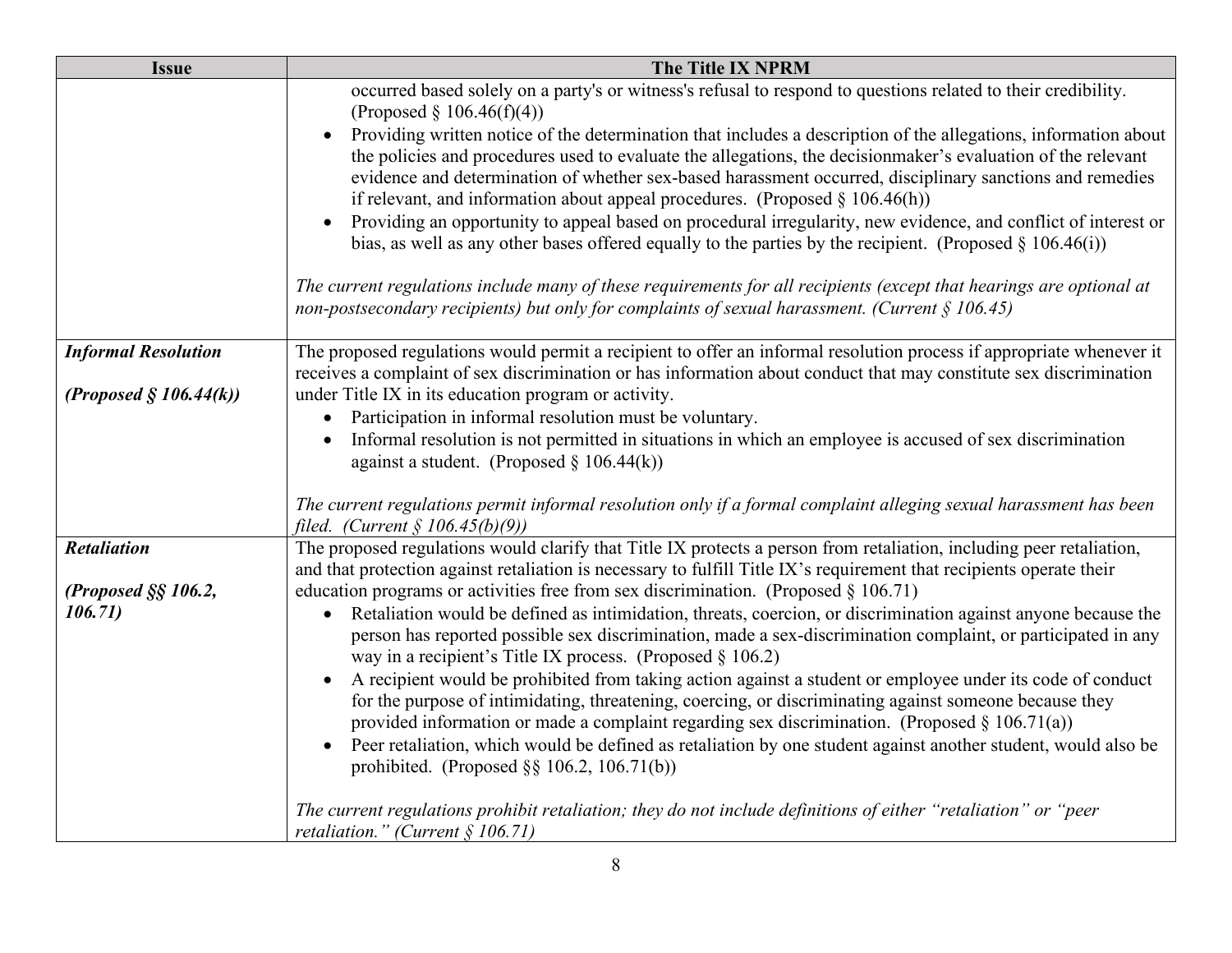| <b>Issue</b>                                                                                                                                      | <b>The Title IX NPRM</b>                                                                                                                                                                                                                                                                                                                                                                                                                                                                                                                                                                                                                                                                                                                                                                                                                                                                                                                                                                                                                                                                                                                                                                                                                                                                                                                  |
|---------------------------------------------------------------------------------------------------------------------------------------------------|-------------------------------------------------------------------------------------------------------------------------------------------------------------------------------------------------------------------------------------------------------------------------------------------------------------------------------------------------------------------------------------------------------------------------------------------------------------------------------------------------------------------------------------------------------------------------------------------------------------------------------------------------------------------------------------------------------------------------------------------------------------------------------------------------------------------------------------------------------------------------------------------------------------------------------------------------------------------------------------------------------------------------------------------------------------------------------------------------------------------------------------------------------------------------------------------------------------------------------------------------------------------------------------------------------------------------------------------|
|                                                                                                                                                   |                                                                                                                                                                                                                                                                                                                                                                                                                                                                                                                                                                                                                                                                                                                                                                                                                                                                                                                                                                                                                                                                                                                                                                                                                                                                                                                                           |
| <b>Discrimination Based on</b><br><b>Pregnancy or Related</b><br><b>Conditions</b><br>(Proposed $§$ 106.2,<br>$106.21(c)$ , $106.40$ , $106.57$ ) | The proposed regulations would clarify that recipients must protect students and employees from discrimination<br>based on pregnancy or related conditions (defined in proposed $\S$ 106.2), including by providing reasonable<br>modifications for students, (proposed $\S$ 106.40(b)(3)(ii) and (b)(4)), reasonable break time for employees for<br>lactation (proposed $\S 106.57(e)(1)$ ), and lactation space for both students and employees (proposed<br>§§ 106.40(b)(3)(iv) and 106.57(e)(2)).                                                                                                                                                                                                                                                                                                                                                                                                                                                                                                                                                                                                                                                                                                                                                                                                                                    |
|                                                                                                                                                   | The proposed regulations would also modernize and clarify Title IX's longstanding prohibition against treating<br>parents differently on the basis of sex, including by defining "parental status" to include, e.g., adoptive or<br>stepparents, or legal guardians). (Proposed $\S 106.2$ )                                                                                                                                                                                                                                                                                                                                                                                                                                                                                                                                                                                                                                                                                                                                                                                                                                                                                                                                                                                                                                              |
|                                                                                                                                                   | Under the proposed regulations, a recipient would be required ensure that when a student (or a student's parent,<br>guardian, or authorized legal representative) tells a recipient's employee of the student's pregnancy or related<br>conditions, the employee must provide information on how to contact the Title IX Coordinator for further<br>assistance. (Proposed $\S 106.40(b)(2)$ ). Once a student or the student's representative notifies the Title IX<br>Coordinator, the Title IX Coordinator must:<br>Provide the student with the option of individualized, reasonable modifications as needed to prevent<br>discrimination and ensure equal access to the recipient's education program or activity. (Proposed §<br>$106.40(b)(3)(ii)$ and $(b)(4))$<br>Allow the student a voluntary leave of absence for medical reasons and reinstatement upon return.<br>(Proposed $\S 106.40(b)(3)(iii)$ )<br>Provide the student a clean, private space for lactation. (Proposed $\S 106.40(b)(3)(iv)$ )<br>$\bullet$<br>A recipient would be required to provide its employees with reasonable break time for lactation, as well as a clean<br>and private lactation space. (Proposed $\S 106.57(e)(1)-(2)$ )<br>The current regulations prohibit discrimination against students, employees, and applicants based on pregnancy, |
|                                                                                                                                                   | childbirth, and recovery. The current regulations also prohibit recipients from adopting rules that treat parents<br>differently on the basis of sex. (Current §§ 106.21(c)(2), 106.40(a)-(b), and 106.57(a)-(b))                                                                                                                                                                                                                                                                                                                                                                                                                                                                                                                                                                                                                                                                                                                                                                                                                                                                                                                                                                                                                                                                                                                         |
| <b>Discrimination Based on</b><br><b>Sexual Orientation, Gender</b><br><b>Identity</b> , and Sex<br><b>Characteristics</b>                        | The proposed regulations would make clear that Title IX prohibits all forms of sex discrimination, including<br>discrimination based on sexual orientation, gender identity, and sex characteristics. (This proposed provision also<br>addresses discrimination based on sex stereotypes and pregnancy or related conditions.) (Proposed § 106.10)                                                                                                                                                                                                                                                                                                                                                                                                                                                                                                                                                                                                                                                                                                                                                                                                                                                                                                                                                                                        |